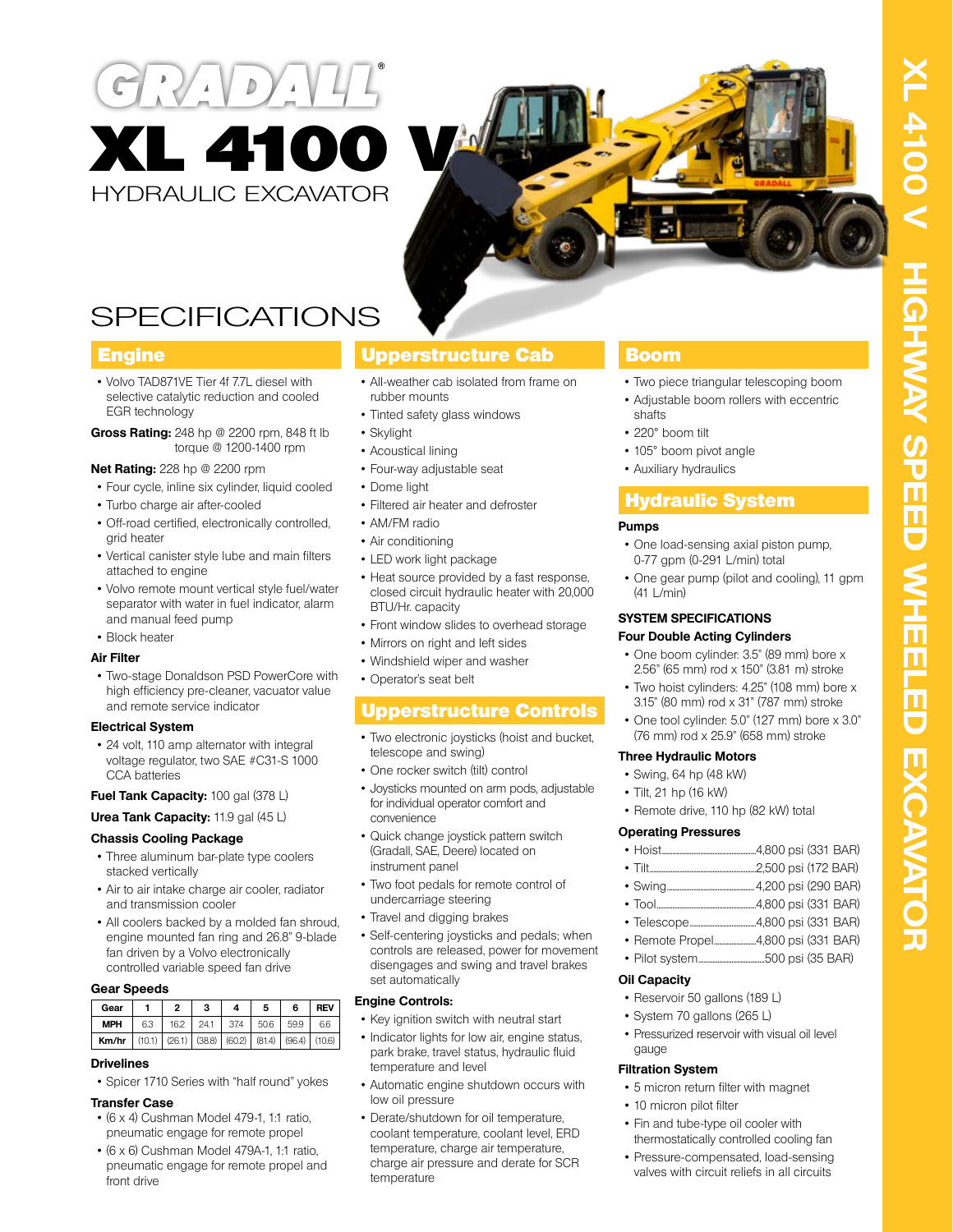# Undercarriage

- 6 x 4 or 6 x 6
- Wheelbase: 171" (4.34m)
- Width 102" (2.6m)

#### **Transmission**

• Allison 3500 RDS 6-speed automatic

#### **Frame**

• 48" (1.2m) wide, welded plate design

• 65 ksi material

#### **Gross Vehicle Axle Weight Rating:**

• 6 x 4 - 66,000 lb (29,937 kg) • 6 x 6 - 69,000 lb (31,928 kg)

#### **Front Axles**

- 6 x 4: Meritor Model MFS-16-122A, 16,000 lb (7,257 kg) rating
- 6 x 6: Meritor Model MX19-145, 19,000 lb (8,618 kg) rating, 7.17 ratio

#### **Rear Axle**

- Meritor Model RT-50-160, 50,000 lb (22,680 kg) rating. 7.17 ratio
- Single reduction with driver controlled differential lock in front/rear
- Inter-axle differential with lock

#### **Suspension**

- Front: Eight leaf spring with automatic lock-out cylinders
- Rear: Hendrickson Equalizer Beam, 8" oscillation

#### **Brakes**

- 6 x 4 Front: Meritor "Q" Plus Series - Cam-Master Size: 16.5" x 5"
- (419 mm x 152 mm)
- Automatic slack adjusters
- 6 x 6 Front: Meritor "Q" Series Cam-Master Size: 16.5" x 6"
- 419 mm x 127 mm)
- Automatic slack adjusters • Rear: Meritor "P" Series
- Cam-Master Size: 16.5" x 7"
- (419 mm x 178 mm)
- Automatic slack adjusters
- Spring brake system incorporates emergency and parking brakes on rear axle

Ove Side

15' 0" (4.6 m) <sup>9935</sup>

10' 0" (3.0 m) 11710

5' 0" (1.5 m) <sup>12130</sup>

(4375)

(2870)

(1895)

9650 (4375)

6325 (2870)

4175 (1895)

**AT GROUND LEVEL 10750** 

5' 0" (1.5 m) 9650

10' 0" (3.0 m) 6325

 $15'$  0" (4.6 m) 4175

Over End

(4505)

(5310)

12000 (5445)

(5500)

(4875)

8590 (3895)

6565 (2980)

4940 (2240)

• Heated air dryer

**LOAD POINT HEIGHT**

> BOOM LEVEL 8' 8" (2.7 m)

**ABOVE GROUND LEVEL**

**BELOW GROUND LEVEL**

#### **Steering**

- Ross, integral hydraulic power steering
- Gear-type power steering pump
- Four-quart power steering reservoir with filter
- 10 micron pre-filter

#### **Wheels**

• Hub piloted disc • 10-stud, 11.25" (286 mm) bolt circle

#### **Tires**

- 6 x 4 front: 385/65R22.5 LR (J) on/off highway tread
- 6 x 6 front: 425/65R22.5 LR (L) on/off highway tread
- 6 x 4 and 6 x 6 rear: 11R24.5 LR (H) on/off highway tread

### **Standard Chassis Equipment**

- LED headlights
- LED tail lights
- LED back-up lights and alarm
- LED brake lights
- LED identification lights front and rear
- LED directional lights
- LED four-way hazard lights
- Instrument panel lights
- Windshield wiper/washer
- West Coast style mirror system with plain and convex mirrors
- Front and rear tow hooks
- Desiccant type air dryer with automatic purge valve and thermostatically controlled heater

# Chassis Cab

- One-person cab
- Left-hand mount
- Isolated from frame on rubber mounts
- Acoustical lining
- Sun visor
- Air conditioning

### **Gauge Clusters**

#### • Oil pressure

- Coolant temperature
- Air tank pressures

**LOAD RADIUS**

Ove Side

6915 (3135)

7280 (3300)

7235 (3280)

7085  $(3215)$ 

6865 (3115)

6670 (3025)

5595  $(2540)$  Over End

5030  $(2280)$ 

5520 (2505)

5605 (2540)

5725 (2595)

5575 (2530) Over Side

5030 (2280)

5055 (2295)

5030  $(2280)$ 

4940 (2240)

4810 (2180) Over End

4795 (2175)

4785 (2170)

4860 (2205)

4885  $(2215)$ 

4980 (2260)

5135 (2330)

5285 (2395)

5360 (2430)

4940 (2240)

(7.1m)

25' 10" (7.9m)

27' 0" (8.2m)

27' 2"  $(8.3m)$ 

27' 2" (8.3m)

26' 5" (8m)

24' 5"  $(7.5m)$ 

21' 1"  $(6.4m)$ 

15' 2"  $(4.6m)$  Over Side

4795 (2175)

4785 (2170)

4420 (2005)

4355  $(1975)$ 

4275 (1940)

4390 (1990)

4860  $(2205)$ 

5360 (2430)

4940  $(2240)$ 

- Fuel level
- DEF level

**10' 0" (3.0 m) 15' 0" (4.6 m) 20' 0" (6.1 m) 25' 0" (7.6 m) Max.** Over **radius** End

Over End

6915 (3135)

7775 (3525)

7920 (3590)

8065 (3660)

7640 (3465)

6700  $(3010)$ 

5595  $(2540)$ 

#### • Voltmeter

- Speedometer with odometer
- Tachometer with hour meter
- Engine and transmission monitor lights
- Engine shutdown controlled by engine electronics
- Indicator lights and controls for front axle engagement (6 x 6 only) and rear axle differential lock
- Park brake control
- Tinted safety glass
- Sliding side windows
- Fresh air heater and defroster
- Dome light
- Air suspension seat with seat belt
- Vent in door

### **Swing**

- Internal swing gear
- Priority swing circuit with axial piston motor
- Planetary transmission

#### **Swing Speed:** 8.0 rpm

#### **Swing Brake:**

- Automatic spring-set/hydraulic release wet disc parking brake
- Dynamic braking provided by hydraulic system

# Hydraulic Remote Control

- Upperstructure powered by chassis hydraulics through hydraulic motor and transfer case
- Travel and steering pedals in upperstructure cab
- Digging brakes and front axle lockout cylinders set automatically with travel pedal in neutral
- Parking brake controlled by toggle
- Electrically operated alarm mounted on undercarriage signals remote control movement in either direction, reverse movement when driven from undercarriage cab

### Function Forces

bucket.

load listed for maximum radius.

to determine the net load that may be lifted.

machine with 0 lb. bucket.

**Rated Boom Force:** 21,940 lbs (97.6 kN) **Rated Bucket Breakout Force:**  24,900 lbs (111kN)

The rated lift capacity is based on the machine being equipped with 8,850 lbs (4014 kg) counterweight, standard boom and no

Shaded areas are stability rated based on

The load point is located on the bucket pivot point, including

Do not attempt to lift or hold any load greater than these rated values at specified load radii and heights. The weight of slings and any auxiliary devices must be deducted from the rated load

**ATTENTION:** All rated loads are based on the machine being stationary and level on a firm supporting surface. For safe working loads, the user must make allowance for his particular job conditions such as soft or uneven ground, out of level conditions, side loads, hazardous conditions, experience of personnel, etc. The operator and other personnel must be fully trained and understand the Operator's Manual and Safety Manuals furnished by the manufacturer before operating this machine. Rules for safe operation of equipment must be adhered to at all times.

### GRADALL Model XL 4100 V Lift Capacity Over Side or Rear - LBS (KG)

Over Side

 $20' 0'' (6.1 m)$  23' 5"

9935 (4505)

11400 (5170)

11310 (5130)

11005 (4990)

10585 (4800)

8590 (3895)

6565 (2980)

4940  $(2240)$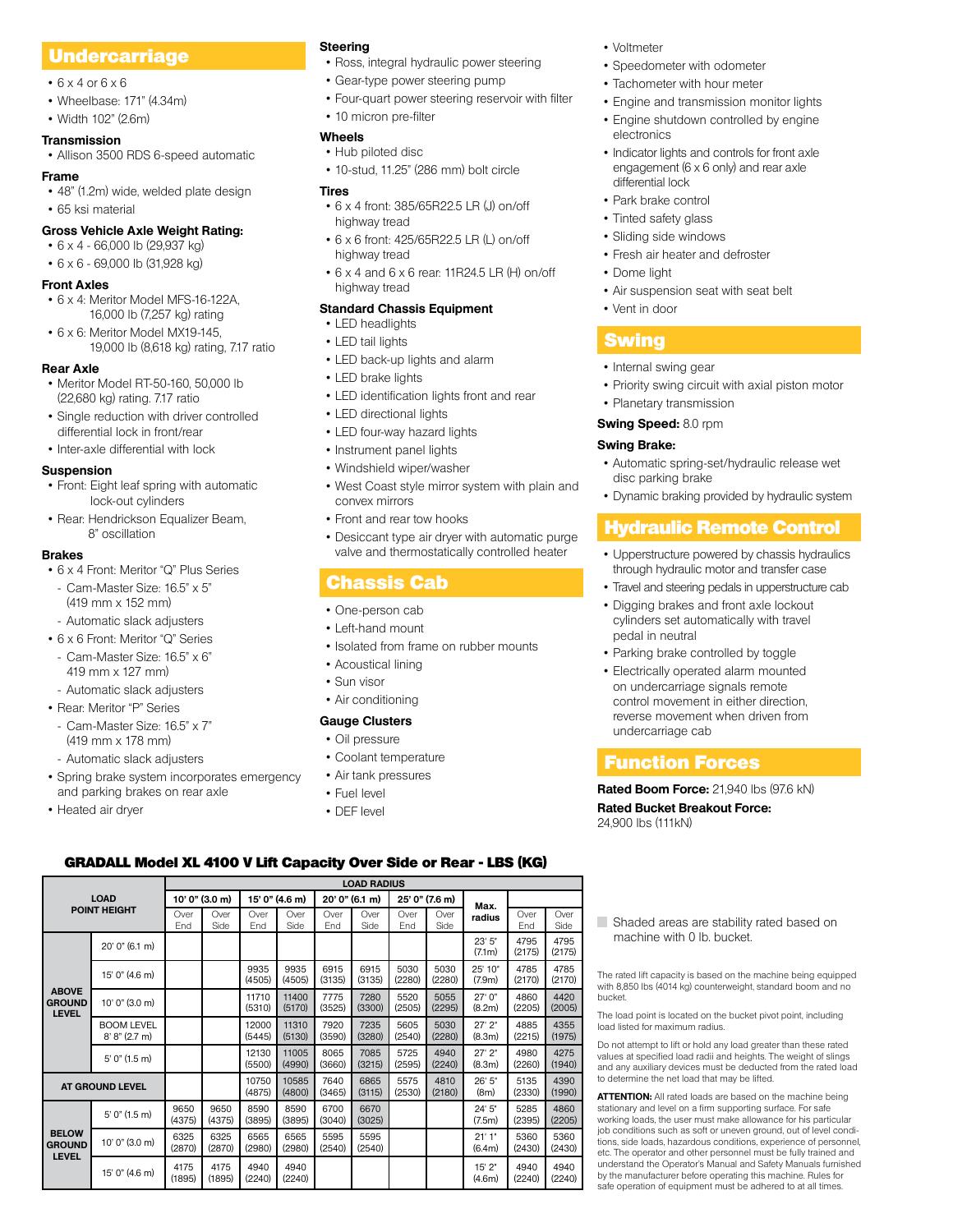

# **Dimensions**

|                | 6x4                                       | 6x6                             |                                                                                          |           | 6x4                          | 6x6                         |                                                                           |
|----------------|-------------------------------------------|---------------------------------|------------------------------------------------------------------------------------------|-----------|------------------------------|-----------------------------|---------------------------------------------------------------------------|
| A              | 29' 6" (9.0m)                             | 29' 6" (9.0m)                   | Overall length (boom in rack) w/ bucket                                                  |           | AG 12' 5" (3.8m)             | 12' 4" (3.8m)               | Minimum level cut radius with bucket                                      |
| A1.            | 25' 1" (7.6m)                             | 25' 1" (7.6m)                   | Overall length (boom in rack) w/o bucket                                                 |           |                              |                             | flat on ground line                                                       |
| в              | 11' 9" (3.6m)                             | 12' 0" (3.7m)                   | Overall height (boom in rack) w/ bucket                                                  |           | <b>AH</b> $8'$ $2''$ (2.5m)  | 7'10''(2.4m)                | Minimum radius at ground line                                             |
| B1             | 10' 11" (3.3m)                            | 11' 3" (3.4m)                   | Overall height (boom in rack) w/o bucket                                                 | <b>AK</b> | 6'7''(2m)                    | $6'$ 11" (2.1m)             | Boom pivot to ground line                                                 |
| C1             | 8'6''(2.6m)                               | 8'6'' (2.6m)                    | Width of upperstructure                                                                  |           | AL 23" (584mm)               | 23" (584mm)                 | Boom pivot to axis of rotation                                            |
| C <sub>3</sub> | 8'6'' (2.6m)                              | 8'6'' (2.6m)                    | Width of undercarriage                                                                   | AP        | 46" (1.2m)                   | 46" (1.2m)                  | Bucket tooth radius                                                       |
| D              | 3" (76mm)                                 | 3" (76mm)                       | Minimum clearance, upperstructure to<br>undercarriage                                    | AQ        | $30^\circ$ Up &<br>75° Down  | $30^\circ$ Up &<br>75° Down | Boom pivot angle                                                          |
| Е              | 8'0''(2.4m)                               | 8'0''(2.4m)                     | Swing clearance, rear of upperstructure                                                  | <b>AS</b> | $165^\circ$                  | $165^\circ$                 | Bucket pivot angle                                                        |
| F<br>G         | 10' 10" (3.3m)<br>52" (1.3m)              | $11'1''$ (3.4m)<br>56" (1.4m)   | Top of cab to ground line<br>Clearance, upperstructure to ground line                    | <b>AU</b> | 25' 3" (7.7m)                | 25' 3" (7.7m)               | Maximum telescoping boom length<br>(boom pivot to bucket pivot)           |
| н              | 44" (1.1m)                                | 48" (1.2m)                      | Top of wheel mounted under carriage<br>frame to ground line                              |           | <b>AV</b> 12' 9" (3.9m)      | 12' 9" (3.9m)               | Minimum telescoping boom length<br>(boom pivot to bucket pivot)           |
| L              | 24' 2" (7.4m)                             | 24' 2" (7.4m)                   | Overall length of undercarriage                                                          |           | <b>AW</b> 12' 6" $(3.8m)$    | 12' 6" (3.8m)               | Telescoping boom travel                                                   |
| N              | 10" (254mm)                               | 10" (254mm)                     | Ground clearance (per SAE J1234)                                                         | AX        | $110^\circ$                  | $110^\circ$                 | Bucket tilt angle (both sides of center)                                  |
| P              | 22" (564mm)                               | 22" (564mm)                     | Center of rear tandem to axis of rotation                                                |           | <b>BA</b> 31' 0" (9.5m)      | 31' 0" (9.5m)               | Maximum radius of working equipment                                       |
| Q              | 52" (1.3m)                                | 52" (1.3m)                      | Distance between centers of tandem                                                       |           | <b>BB</b> $24'5''$ (7.4m)    | 24' 8" (7.5m)               | Maximum height of working equipment                                       |
|                |                                           |                                 | axles                                                                                    |           | <b>BC</b> 22' 6" (6.9m)      | 22' 10" (6.9m)              | Maximum bucket tooth height                                               |
| R              | 14' 2" (4.3m)                             | 14' 2" (4.3m)                   | Wheelbase                                                                                |           | <b>BD</b> $17'$ $2''$ (5.2m) | 17' 6" (5.3m)               | Minimum clearance of bucket teeth, with<br>bucket pivot at maximum height |
| s<br>V1        | $5'$ 4" (1.6m)<br>6'7'' (2.0m)            | $5'$ 4" (1.6m)<br>6'7'' (2.0m)  | Center of rear axle to rear of frame (step)<br>Tread, rear axles (285/75R24.5 tires)     |           | <b>BE</b> 11' 4" (3.5m)      | 11' 8" (3.6m)               | Minimum clearance of fully curled<br>bucket at maximum boom height        |
| <b>V2</b>      | $7'$ 0" (2.1m)<br><b>AA</b> 30' 3" (9.2m) | $7'$ 0" (2.1m)<br>30' 2" (9.2m) | Tread, front axle (385/65R22.5 tires)<br>Maximum radius at ground line<br>$(165°$ pivot) |           | <b>BF</b> 10' 11" (3.3m)     | 11' 3" (3.4m)               | Minimum clearance of bucket teeth at<br>maximum boom height               |
|                | <b>AB</b> 20' 3" (6.2m)                   | 19' 11" (6.1m)                  | Maximum digging depth                                                                    |           | <b>BG</b> $15'$ 0" (4.6m)    | 15' 3" (4.7m)               | Maximum height of working equipment<br>with bucket below ground line      |
| AC.            | 19' 3" (5.9m)<br>AD 7'3" (2.2m)           | 19' 0" (5.8m)<br>7'3'' (2.2m)   | Maximum depth for 8' level cut<br>Minimum radius of 8' level cut at                      |           | <b>BH</b> 26' 4" (8.0m)      | 26' 4" (8.0m)               | Radius of bucket teeth at maximum<br>height                               |
|                |                                           |                                 | depth "AC"                                                                               |           | <b>BJ</b> 19' 8" (6.0m)      | 19' 8" (6.0m)               | Minimum radius of bucket teeth at                                         |
| AF             | 3'3''(1.0m)                               | 3'3''(1.0m)                     | Maximum depth of vertical wall which<br>can be excavated                                 |           |                              |                             | maximum bucket pivot height                                               |